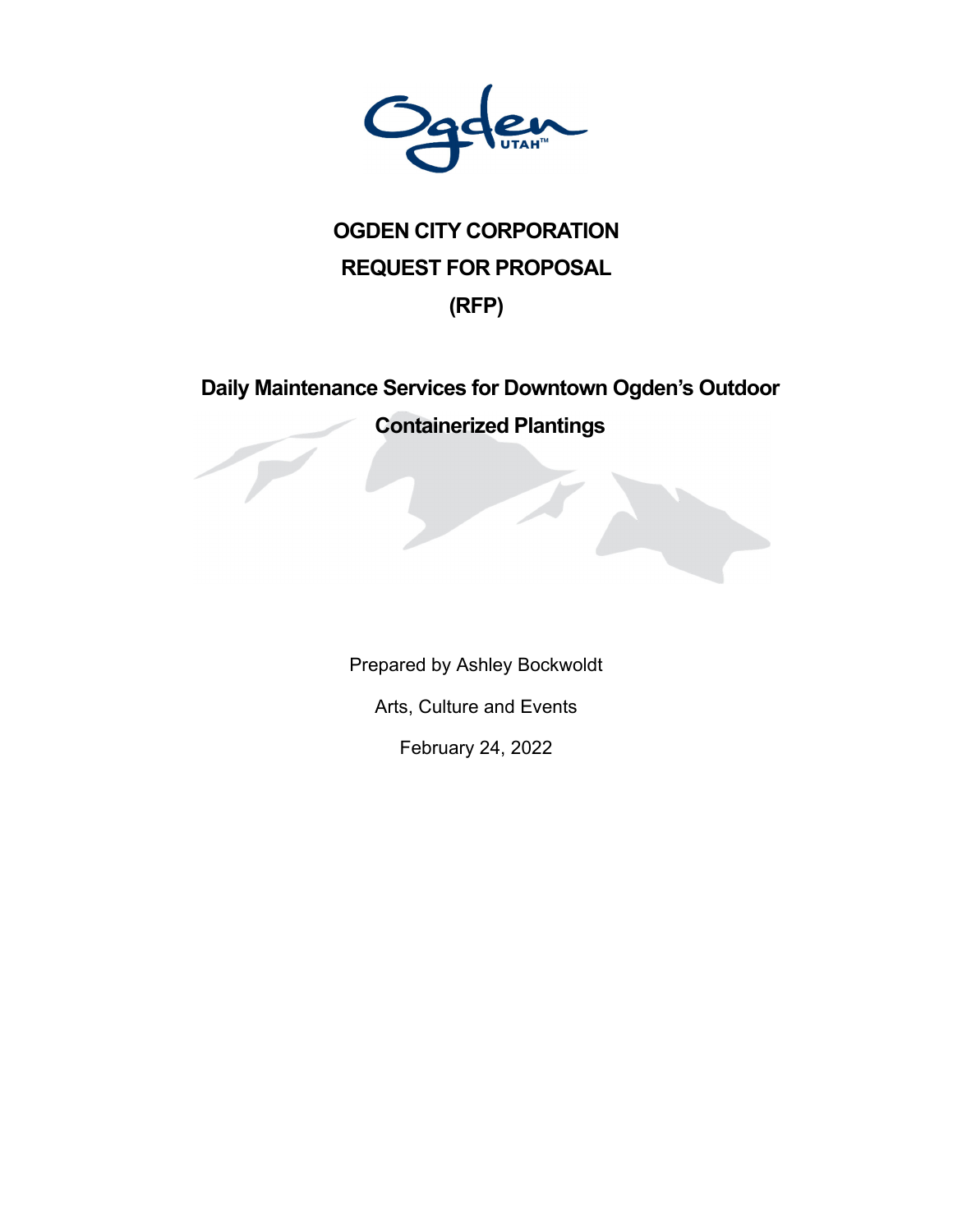# **OGDEN CITY CORPORATION REQUEST FOR PROPOSAL Daily Maintenance Services for Downtown Ogden's Outdoor Containerized Plantings**

Ogden City is requesting sealed proposals from qualified offerors **to conduct daily maintenance and upkeep of outdoor containerized plantings on City ways and properties.** 

Proposal packets are available and may be obtained by downloading from the Ogden City website at http://ogdencity.com/264/Purchasing.

Proposers are responsible for securing any and all addenda issued.

A **mandatory** pre-proposal meeting will be held on **March 9, 2022, at 3 PM.** We will meet at the  $7<sup>th</sup>$  Floor Conference Room of the Municipal located at 2549 Washington Blvd., Ogden UT 84401.Please allow at least one (1) hour for the preproposal meeting and possible site visit. All firms intending to submit a proposal are REQUIRED to attend to obtain relevant information.

Responses to this RFP shall be submitted to the office of the City Purchasing Agent, 2549 Washington Boulevard, Suite 510, Ogden, Utah, **no later than 10 AM, March 16, 2022. LATE PROPOSALS WILL NOT BE ACCEPTED.** 

The City reserves the right to accept or reject, all or part of any proposal as it best serves its convenience and/or is found to be in the best interest of the City.

Ogden City encourages and welcomes bids from small, local, women and minority owned businesses and other disadvantaged business enterprises.

**Published**: February 26 & March 5, 2022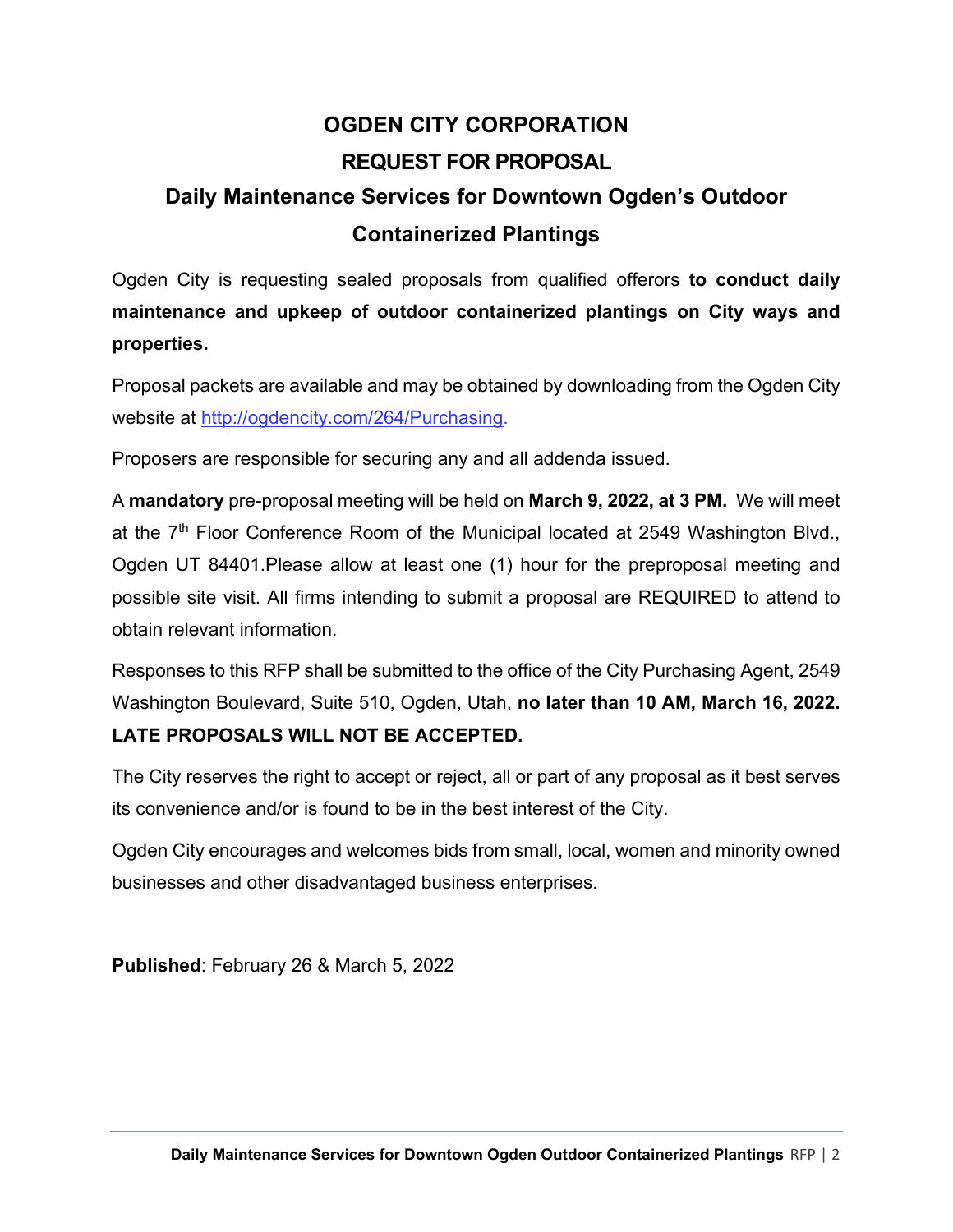# **OGDEN CITY CORPORATION REQUEST FOR PROPOSAL Daily Maintenance Services for Downtown Ogden's Outdoor Containerized Plantings**

#### **I. INTRODUCTION**

Ogden City desires daily maintenance and upkeep of outdoor containerized plantings on City ways and properties, to add to the beatification of downtown Ogden.

#### **Goals/Objectives**

Ogden City strives to hire a contractor to water, maintain and fertilize the outdoor containerized plantings in downtown Ogden on a daily basis during specified timeline indicated in the Scope of Work.

The RFP document will become part of the final contract. The contract will be issued for a one (1) year period with the possibility of two (2) one-year extensions each.

### **II. SCOPE OF WORK or SPECIFICATIONS**

See Exhibit A

### **III. MANDATORY PRE-PROPOSAL MEETING**

A **mandatory** pre-proposal meeting will be held on March 9, 2022, at 3 PM. We will meet at 7<sup>th</sup> Floor Conference Room of the Municipal Building located at 2549 Washington Blvd., Ogden UT 84401. Check-in at the 1<sup>st</sup> Floor Information Desk with the Constable Officer, west side entrance. Please allow at least one (1) hour for the preproposal meeting and site visit. All firms intending to submit a proposal are REQUIRED to attend to obtain relevant information.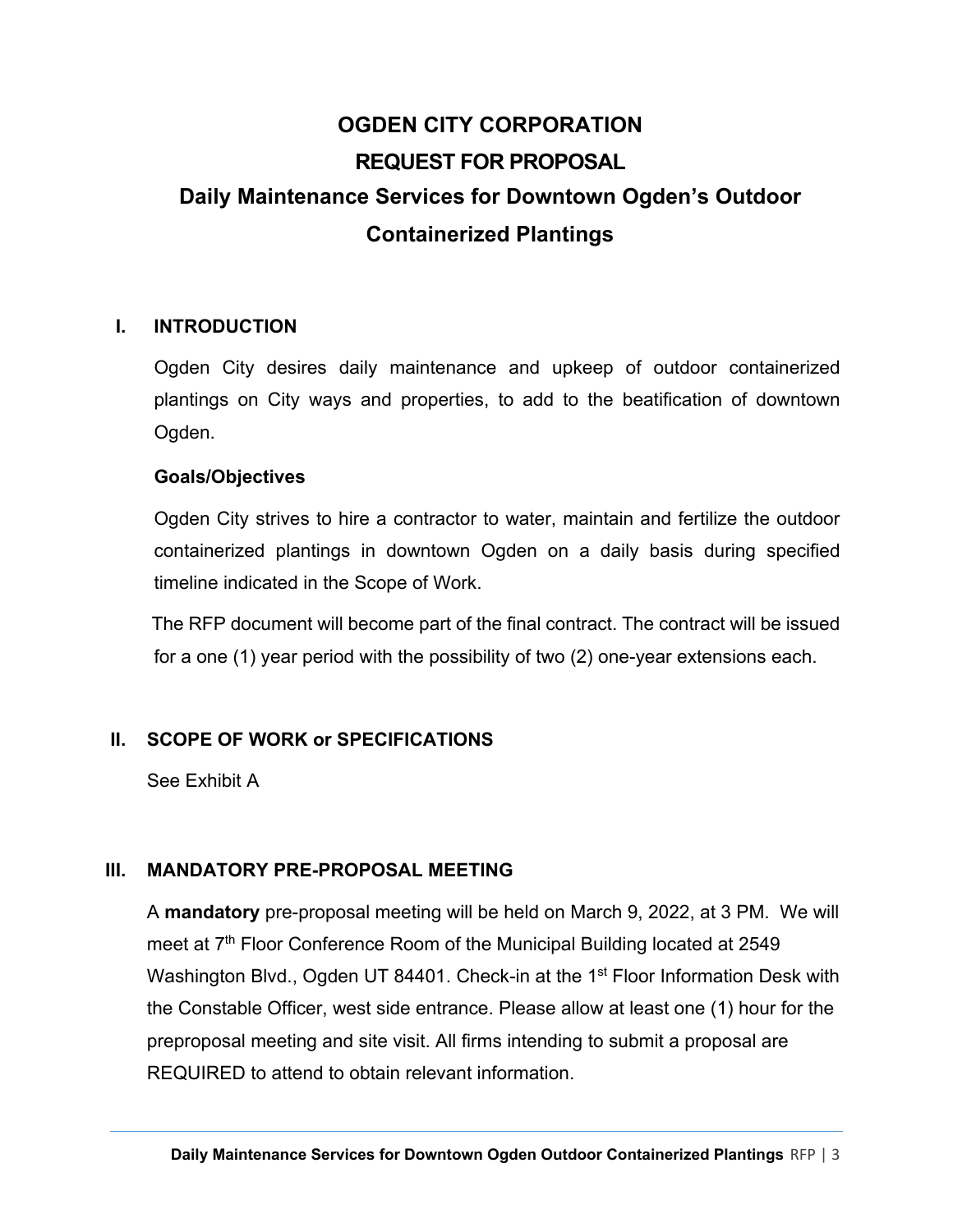### **IV. RESPONSE TO RFP**

The City will accept proposals from firm capable of providing all the work described in the Scope of Work including attachments.

- A. Each Proposal must include, as a minimum, the following information:
	- 1. Authorized Representative Indicate name, address, email and telephone number of the company submitting the proposal.
		- a. Include the name and contact information of the person designated as authorized to contractually bind the offer.
	- 2. Methodology and Resources A description of your proposed method of execution of scope of work, including resources used.
	- 3. Company Experience A description of the firm's experience and capability of fulfilling this contract if awarded.
		- a. Include company history with biographies and/or resumes for principal contacts.
	- 4. Team Information Provide the names of any outside consultants and/or subcontractors to be utilized, including contact information and a brief description of their role(s) in the project.
	- 5. Cost Proposal A detailed breakdown of the proposed costs and timeframes to complete the project. Provide itemized costs for numbers 1-8 listed in exhibit A, Scope of Work. Include a price guarantee period.
	- 6. References Provide list of at least three references; include project dates, scope, summary of work performed, and contact information.
- B. Proposals are to be no longer than 10 pages. Double-sided pages count as two pages.
- C. For City record-keeping purposes, please do not use spiral or wire binding methods. The following methods will be accepted:
	- a. Submitted as loose leaf with binder clip
	- b. Submitted in a regular 3-ring binder
- D. Proposals submitted to Ogden City are considered public records, unless protected within Utah Code 63G-2-1.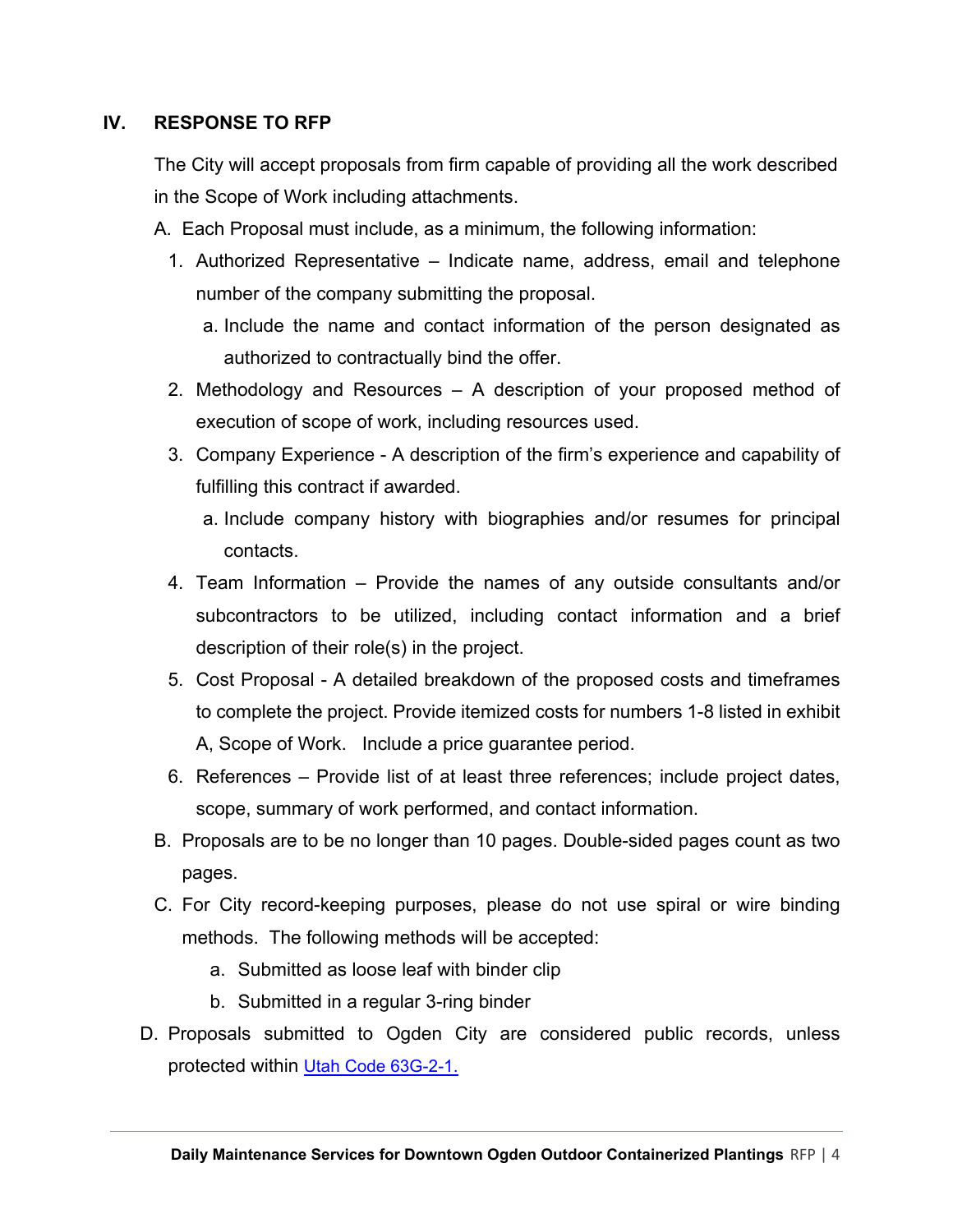### **V. EVALUATION OF PROPOSALS**

Proposals will be evaluated in accordance with the criteria listed below:

| A. Methodology and resources | 30%        |
|------------------------------|------------|
| B. Capability and experience | 30%        |
| C. Cost / fee proposal       | <b>20%</b> |
| D. References                | <b>20%</b> |

The selection committee will primarily be composed of City employees. On occasion, consultants may be invited to participate in the review.

Note that proposals that are received after the deadline or not conforming to the RFP requirements may be deemed non-responsive and eliminated. Each proposer bears sole responsibility for the items included or not included in the response submitted by that proposer.

All proposals in response to this RFP will be evaluated in a manner consistent with the Ogden City policies and procedures. Ogden City reserves the right to disqualify any proposal that includes significant deviations or exceptions to the terms, conditions and/or specifications in this RFP.

In the initial phase of the evaluation process, the selection committee will review all responsive proposals in a cursory manner to eliminate from further consideration proposals which in the judgment of the evaluation committee fail to offer sufficient and substantive provisions to warrant further consideration.

At the conclusion of this initial phase, finalist proposals will be selected for detailed review and evaluation.

Ogden City may require an in-person presentation by a proposer to supplement their written proposal.

Being selected and entering into an agreement does not guarantee the offeror will be extended any specific amount of work.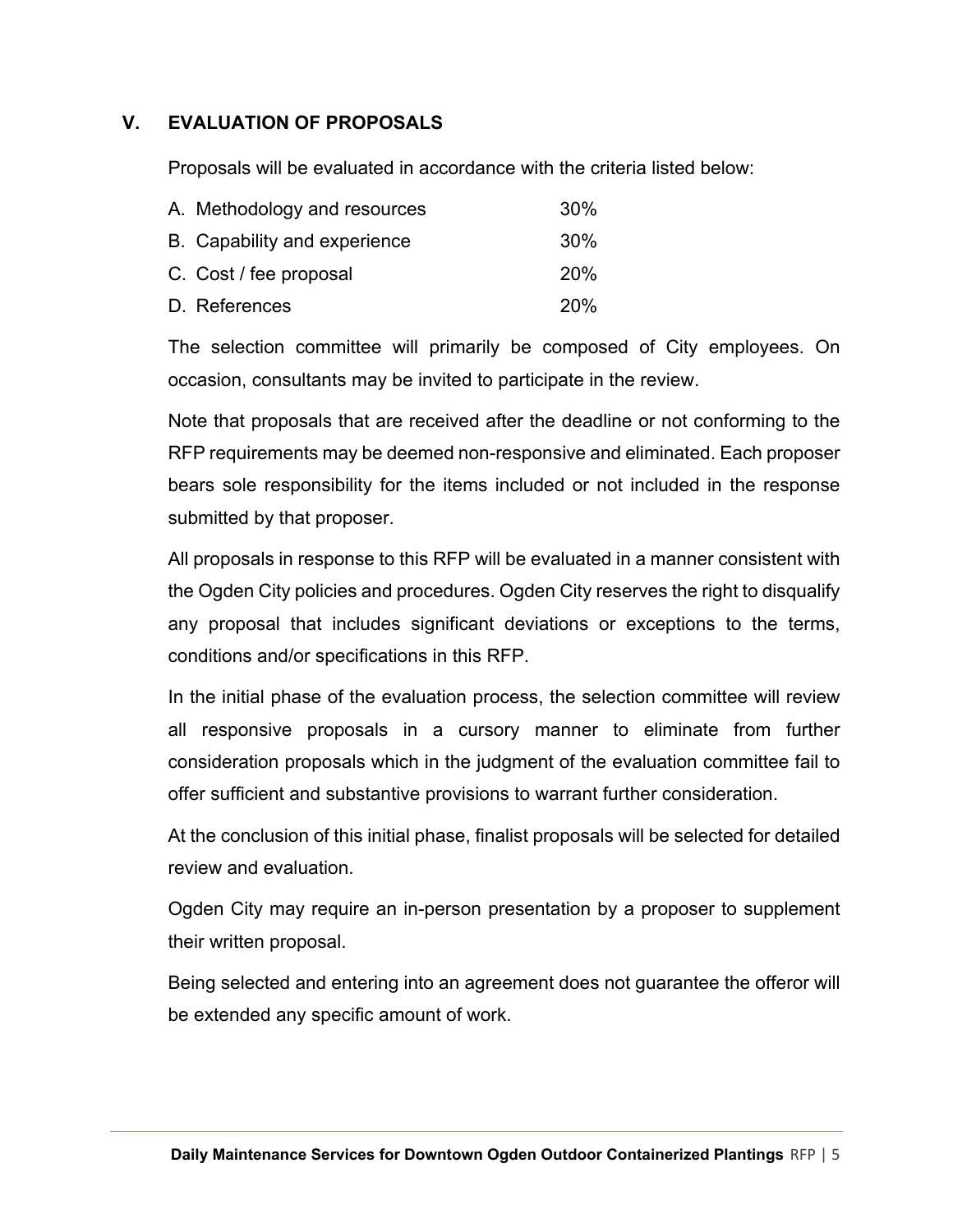#### **VI. SUBMISSION OF PROPOSALS**

**No later than 10 AM, March 16, 2022,** proposers shall submit six (6) copies of the proposal in a sealed envelope.

#### On the envelope, indicate your company's name and the RFP title

#### "**Maintenance Services – Downtown Ogden Plantings."**

If the Proposal is submitted by mail or other delivery service, it must be addressed to the Purchasing Office, 2549 Washington Blvd, Suite 510, Ogden UT 84401. It must be received prior to the submission deadline.

The Proposal may also be hand-carried to the 1st Floor Information Desk (west entrance of the building) at the same address.

### **LATE PROPOSALS WILL NOT BE ACCEPTED.**

No facsimile or email transmittals will be accepted.

It is the sole responsibility of those responding to this RFP to ensure that their submittal is made to the correct location and in compliance with the stated date and time.

City offices are closed on holidays.

#### **VII. CONTACT INFORMATION**

For any questions related to this RFP, please contact the Ogden City Purchasing Office via email purchasing@ogdencity.com or at (801) 629-8742.

The question-and-answer period ends at 3 PM on March 11, 2022.

Please check the City's Purchasing webpage for any published Q&A document(s) that might have already addressed your questions or concerns https://www.ogdencity.com/264/Purchasing.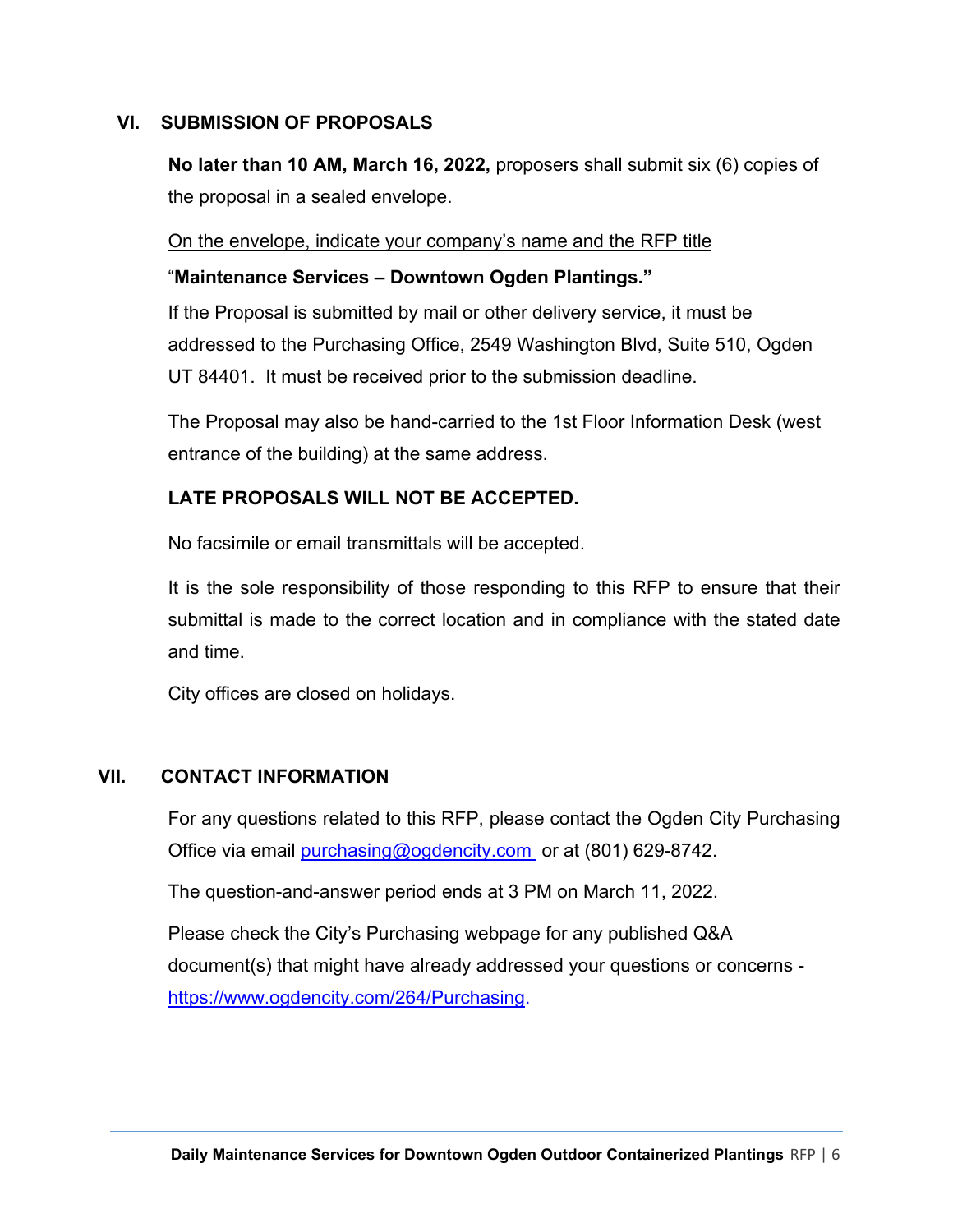### **VIII. RFP SCHEDULE**

Ogden City will follow the timetable below. Ogden City reserves the right to modify the dates due to unforeseen circumstances. Revision of dates, specifically the RFP response deadline will result in an RFP amendment. Amendments will be published in the City's Purchasing webpage - https://www.ogdencity.com/264/Purchasing.

| <b>EVENT</b>                                  | <b>TARGET DATE</b>                  |  |  |
|-----------------------------------------------|-------------------------------------|--|--|
| <b>Open RFP Process</b>                       | <b>February 24, 2022</b>            |  |  |
| 1 <sup>st</sup> Ad – Standard Examiner        | <b>February 26, 2022</b>            |  |  |
| 2 <sup>nd</sup> Ad - Standard Examiner        | March 5, 2022                       |  |  |
| <b>Pre-Proposal Meeting</b>                   | March 9, 2022 at 3 PM               |  |  |
| Last day for Q&A                              | March 11, 2022; No later than 3 PM  |  |  |
| <b>RFP Response Deadline</b>                  | March 16, 2022; No later than 10 AM |  |  |
| <b>Committee Review and Selection process</b> | To Be Determined                    |  |  |
| <b>Contract Start Date</b>                    | To Be Determined                    |  |  |

### **IX. INSURANCE REQUIREMENTS**

The successful proposer shall procure and maintain for the duration of the contract the required insurance against claims for injuries to persons or damages to property, which may arise from or in connection with the performance of this agreement. The Contractor shall pay the cost of such insurance.

- a. The amount of insurance shall not be less than:
	- i) Commercial General Liability: Minimum of \$3,000,000 commercial general liability coverage with \$1,000,000 for each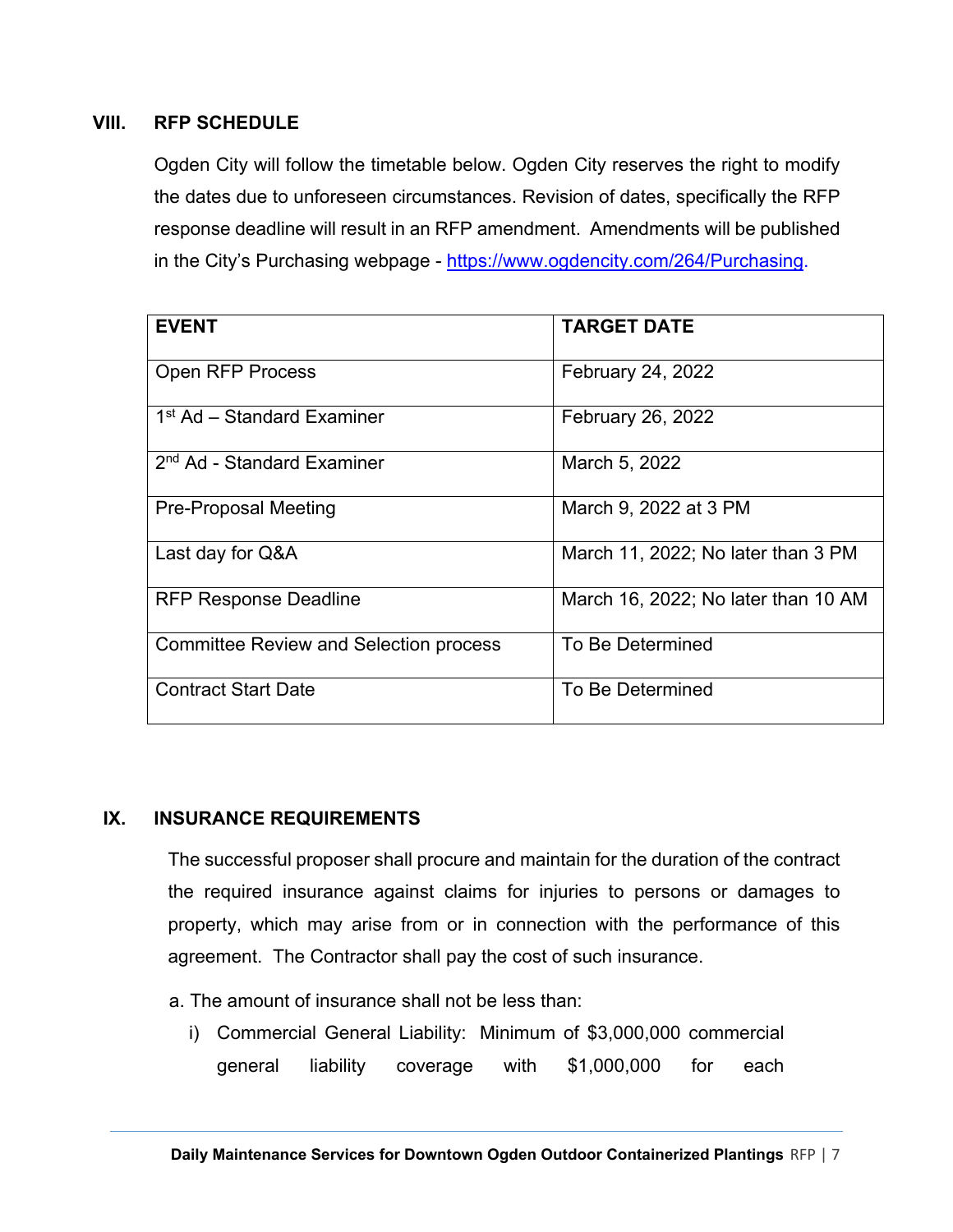occurrence. Policy to include coverage for operations, contractual liability, personal injury liability, products/completed operations liability, broad-form property damage (if applicable) and independent contractor's liability (if applicable) written on an occurrence form.

- ii) Business Automobile Liability: \$1,000,000 combined single limit per occurrence for bodily injury and property damage for owned, nonowned and hired autos.
- iii) Workers' Compensation and Employer's Liability: Worker's Compensation limits as required by the Labor Code of the State of Utah and employer's liability with limits of \$1,000,000 per accident.
- b. Each insurance policy required by this Agreement shall contain the following clauses:
	- i) "This insurance shall not be suspended, voided, canceled, reduced in coverage or in limits except after thirty days prior written notice by certified mail, return receipt requested, has been given to the Ogden City Corporation".
	- ii) "It is agreed that any insurance or self-insurance maintained by Ogden City Corporation, its elected or appointed officials, employees, agents and volunteers shall be excess of Contractor's insurance and shall not contribute with insurance provided by this policy."
- c. Each insurance policy required by this Agreement, excepting policies for Workers' Compensation, shall contain the following clause in a separate endorsement:
	- i) "Ogden City Corporation, its elected and appointed officials, employees, volunteers and agents are to be named as additional insureds in respect to operations and activities of or on behalf of, the named insured as performed under Agreement with Ogden City Corporation."
- d. Insurance is to be placed with insurers acceptable to and approved by Ogden City Corporation. Contractor's insurer must be authorized to do business in Utah at the time the license is executed and throughout the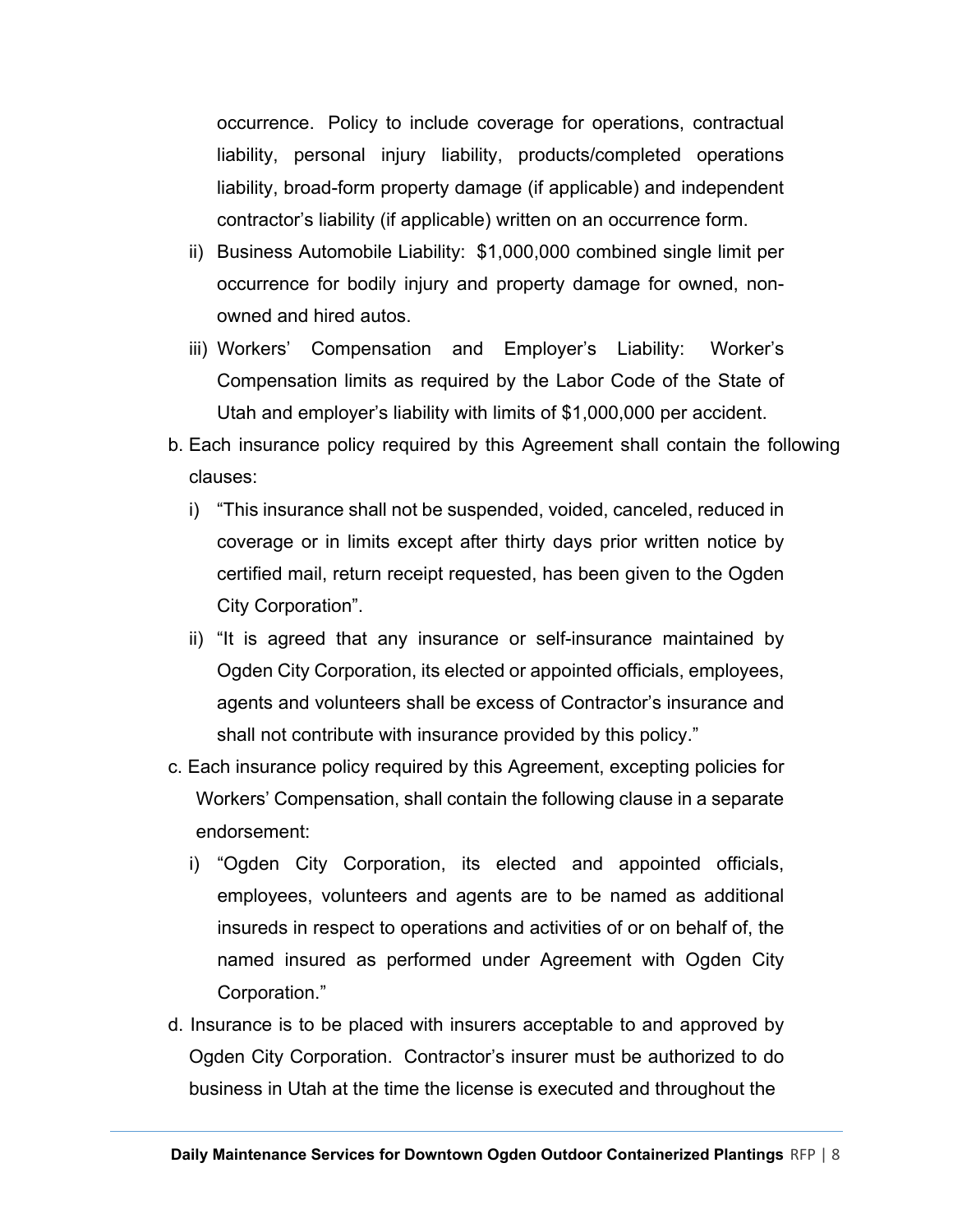time period the license is maintained, unless otherwise agreed to in writing by Ogden City Corporation. Failure to maintain or renew coverage or to provide evidence of renewal will be treated as a material breach of contract.

- e. City shall be furnished with original certificates of insurance and endorsements effecting coverage required within, signed by a person authorized by that insurer to bind coverage on its behalf. All certificates and endorsements are to be received by the City before work begins on the premises.
- f. City reserves the right to require complete, certified copies of all required insurance policies at any time.
- g. Any deductibles or self-insured retentions must be declared to and approved by the City. At the option of the City, either: the insurer shall reduce or eliminate such deductibles or self-insured retentions as respect to the City, their elected and appointed officials, employees, agents and volunteers; or Contractor shall provide a financial guarantee satisfactory to the City guaranteeing payment of losses and related investigations, claim administration and defense expenses.
- h. Contractor shall include all of its contractors as insured under its policies or shall furnish separate certificates and endorsements for each contractor. All coverages for Contractor's contractors shall be subject to all of the requirements stated herein.
- i. Nothing contained herein shall be construed as limiting in any way the extent to which Contractor may be held responsible for payments of damages to persons or property resulting from the activities of Contractor or its agents, employees, invitees or contractors upon the Premises during the License Period.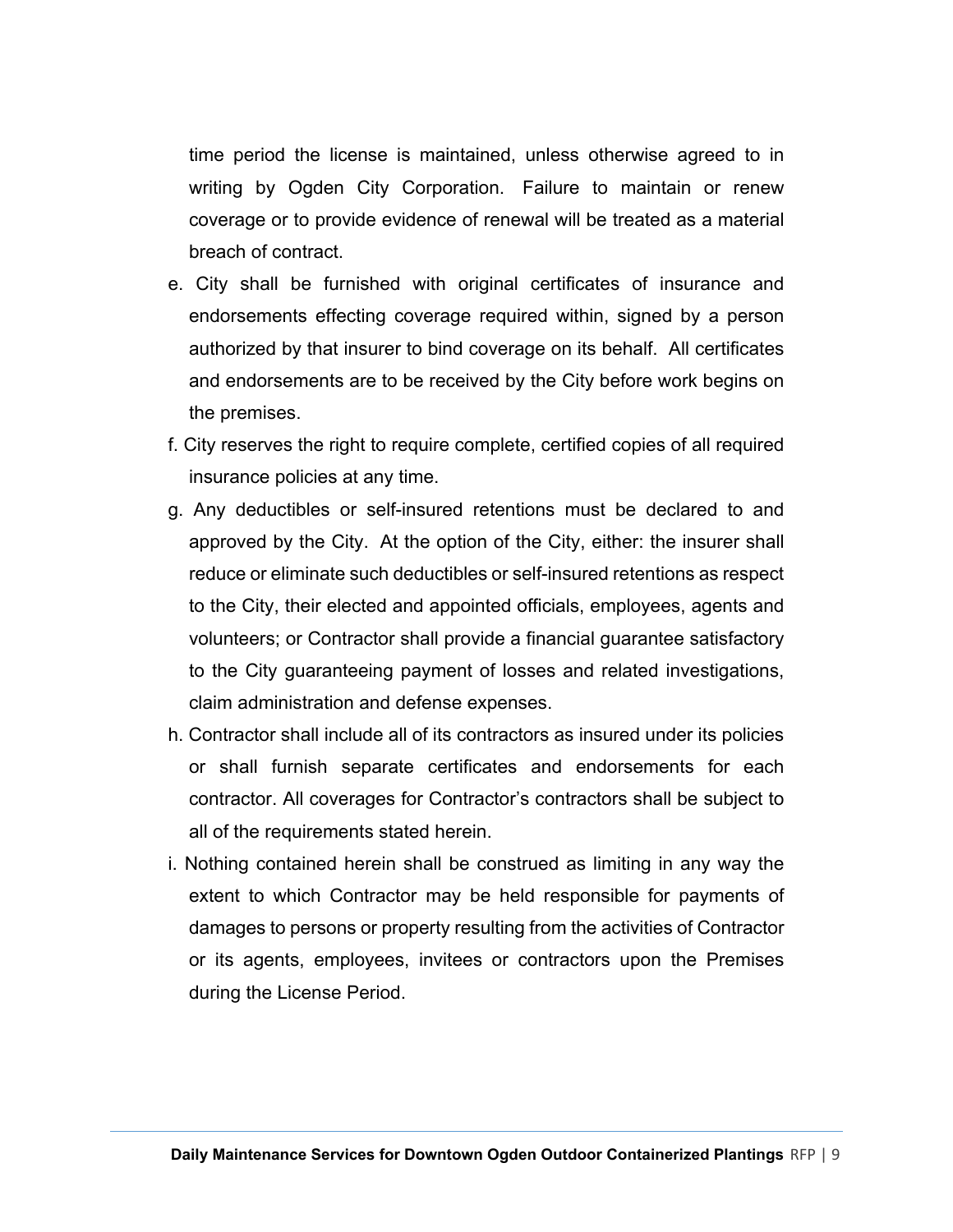### **X. GENERAL TERMS AND CONDITIONS**

- A. Qualified respondents shall be Licensed Contractors in the State of Utah, for this type of work, and who meet Ogden City's insurance and bonding requirements, and have experience with all work defined in the scope of work.
- B. For projects that are security-sensitive in nature, Ogden City reserves the right to conduct a criminal background check of each person who will be providing services in response to this RFP. If requested, Contractor shall submit a BCI Criminal History Report dated within 30 days of response to RFP for each employee who will be on-site, that shows "Criminal History Verified" and has Arrest History attachments. Employees who have any convictions on their BCI record may be subject to further review and approval by Ogden City. Ogden City may reject any response to this RFP that involves services from a person or entity that Ogden City determines is unfit or unqualified to fulfill the requirements of this RFP.
- C. All work must meet current industry standards including all Federal, State and local rules and regulations.
- D. Ogden City reserves the right to request clarification of information submitted, and to request additional information from any proposer.
- E. Ogden City will make every effort to ensure all offerors are treated fairly and equally throughout the entire advertisement, review and selection process. The procedures established herein are designed to give all parties reasonable access to the same basic information.
- F. Cost of Developing Proposals All costs related to the preparation of proposals and any related activities are the sole responsibility of the offeror. Ogden City assumes no liability for any costs incurred by offerors throughout the entire selection process.
- G. Proposal Ownership Once submitted, all proposals, including attachments, supplementary materials, addenda, etc. become the property of Ogden City and will not be returned to the offeror.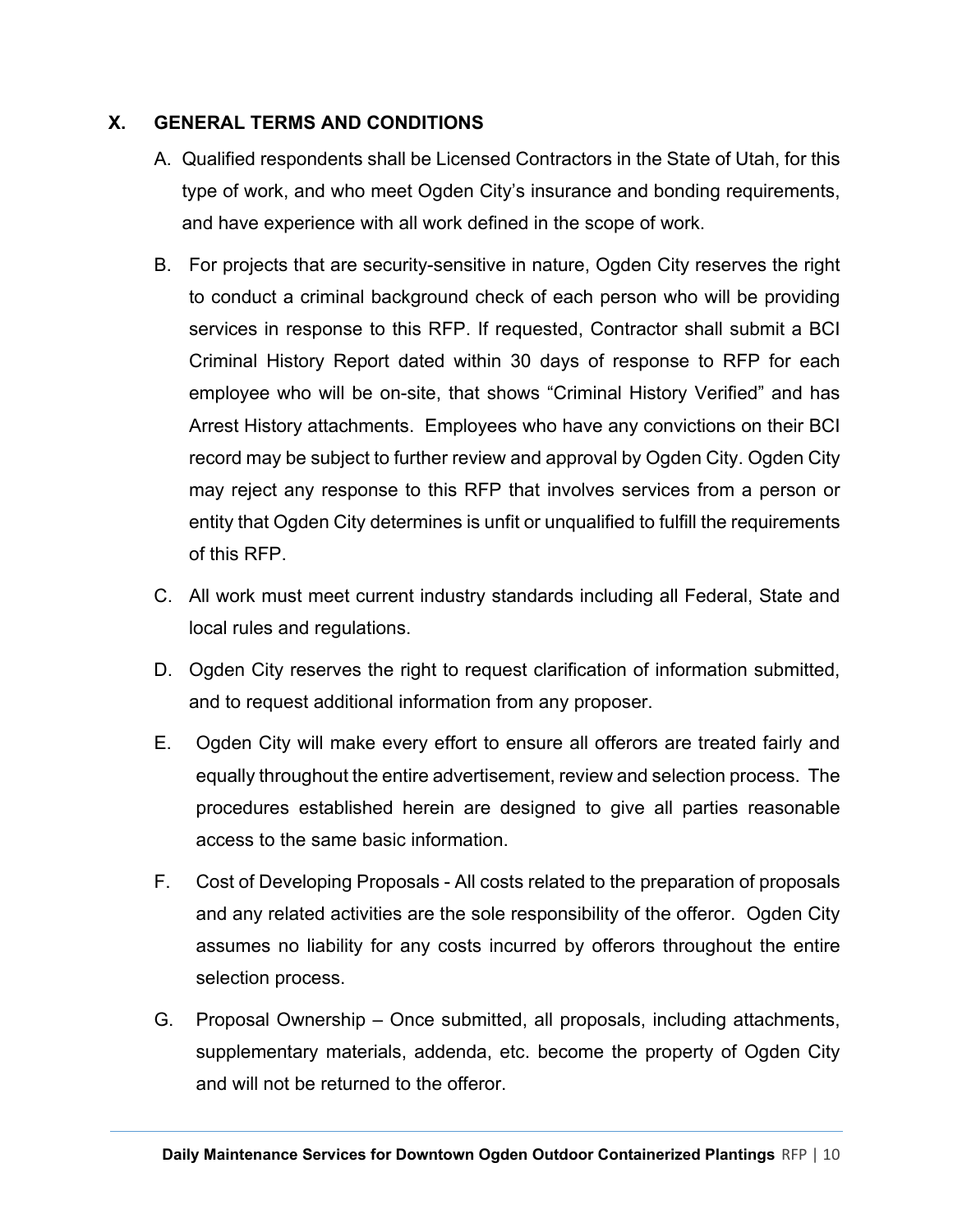- H. Conflict of Interest No member, officer, or employee of Ogden City, during his or her tenure shall have any interest, direct or indirect, in this contract or the proceeds thereof, except as permitted by Ogden City policy.
- I. Non-Collusion The offeror guarantees the proposal is not a product of collusion with any other offeror and no effort has been made to fix the proposal price or any offeror or to fix any overhead, profit of cost estimate of any proposal price.
- J. Award of Contract The selection of the company will be made by a selection committee comprised of city employees. Ogden City reserves the right to negotiate and hold discussions with prospective service providers as necessary, however, Ogden City may award this contract without discussion of proposals received from prospective service providers.

The selected company shall enter into a written agreement with Ogden City.

Ogden City reserves the right to cancel this Request for Proposal.

Ogden City reserves the right to reject any or all proposals received. Furthermore, Ogden City shall have the right to waive any informality or technicality in proposals received, when in the best interest of Ogden City. Ogden City reserves the right to segment or reduce the scope of services and enter contracts with more than one vendor.

K. Pursuant to the Utah Government Records Access and Management Act (GRAMA), records will be considered public after the contract is awarded. If an offeror wishes to protect any records, a request for business confidentiality may be submitted to the Ogden City Recorders Office at the time of bid submission. The form can be accessed through the Recorder's webpage at: https://www.ogdencity.com/DocumentCenter/View/7004/Busiiness-Confidentiality-Claim-form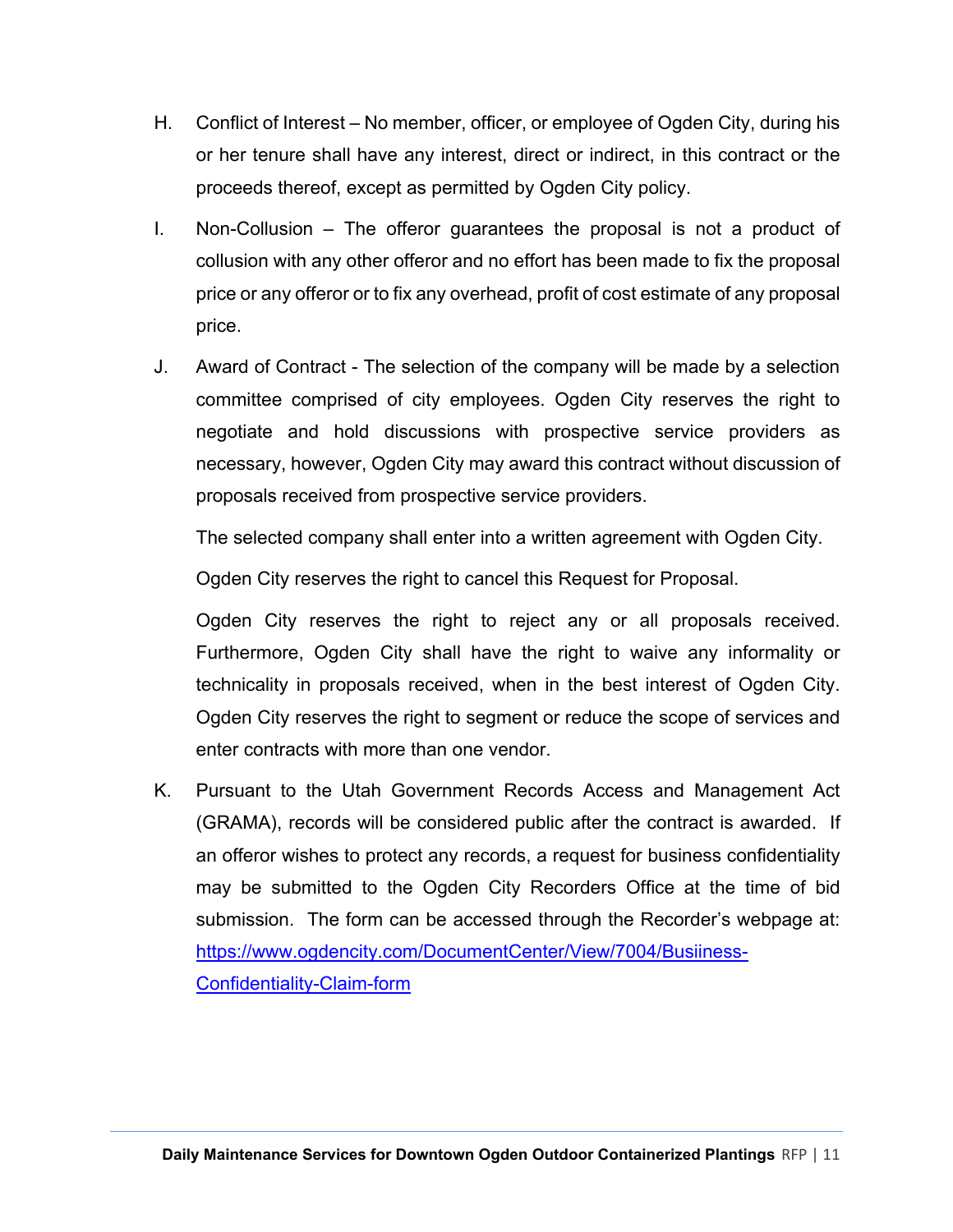### **XI. ADDITIONAL INFORMAITON**

Price Guarantee: All pricing must be guaranteed for one (1) year. Following the guarantee period, any request for price adjustment must be for an equal guarantee period and must be made at least 30 days prior to the effective date.

Requests for price adjustment must include sufficient documentation supporting the request and demonstrating a logical mathematical link between the current price and the proposed price.

Any adjustment or amendment to the contract will not be effective unless approved by Ogden City.

Price Reductions: It is understood and agreed that the City will be given the immediate benefit of any decrease in the market, or allowable discount.

Contractor will only be allowed to invoice for the cost of services/goods in compliance with his/ her proposal as accepted by Ogden City Corporation.

- A. Invoices must contain a complete description of the work or service that was performed, the contract price for each service, the purchase order number, and address of service location or delivery address.
- B. Upon the Award of Contract, Contractor may receive a request to process payments electronically.
- C. If offered by Contractor, Ogden City seeks a discount for early payment. The City shall only take such a discount if earned.
- D. Invoices shall be sent to the following address:

 Ogden City Corporation c/o Arts, Culture and Events- Ashley Bockwoldt 2549 Washington Blvd., Ste.912 Ogden, Utah 84401 Or;

Email invoices to: ashleyb@ogdencity.com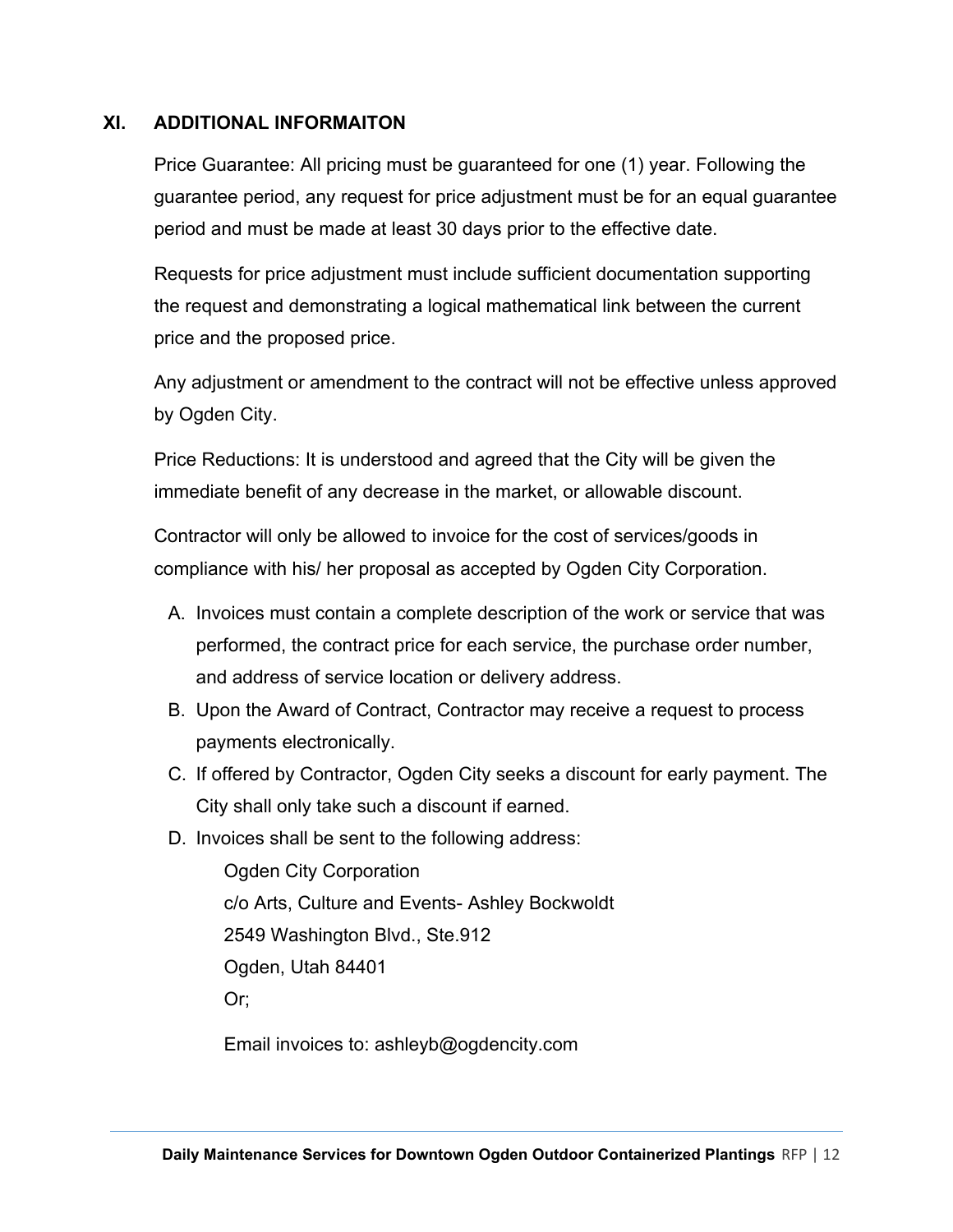## **XII. GOVERNING INSTRUCTIONS**

This RFP will constitute the governing document for submitting Proposals and will take precedent over any oral representations.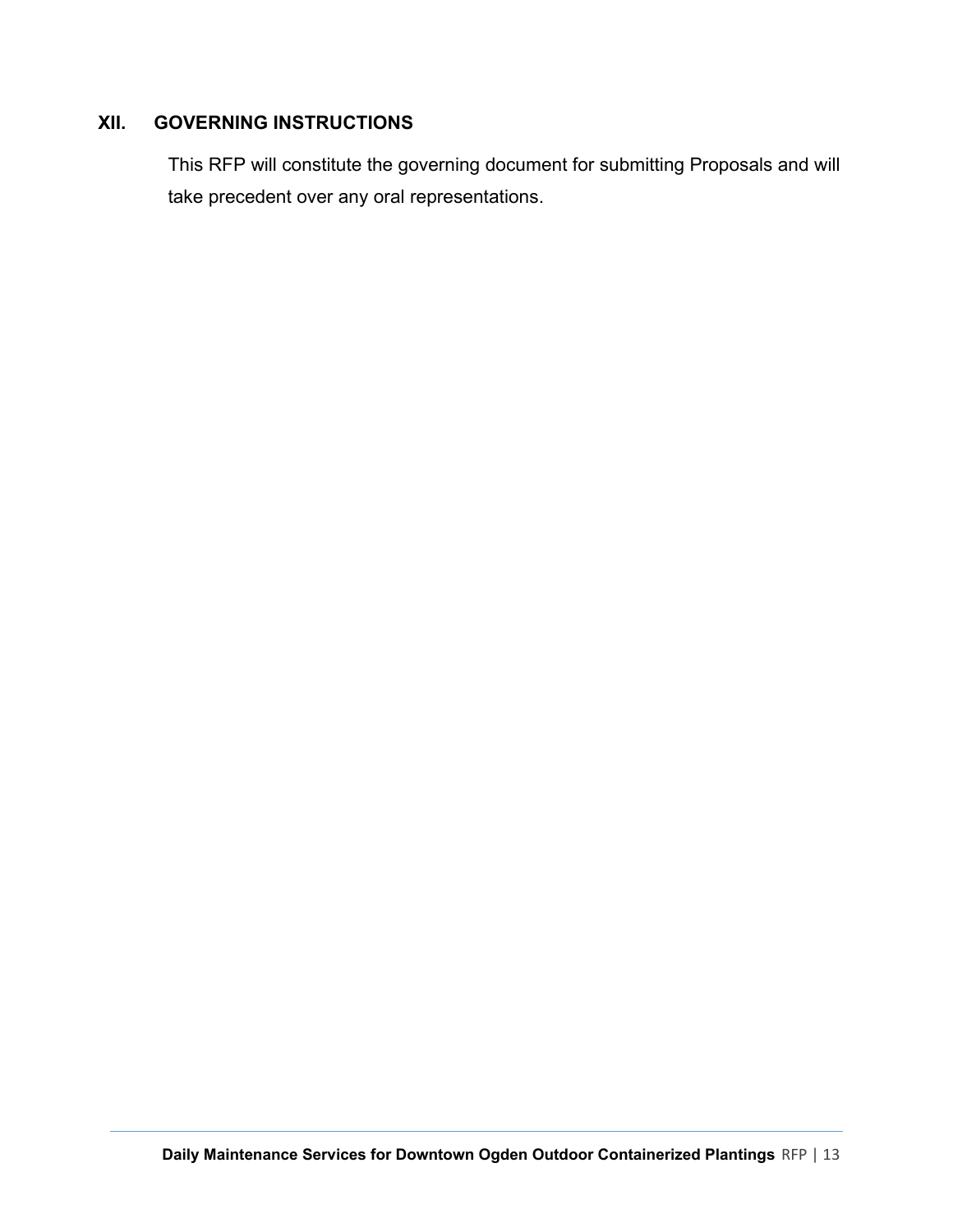## **EXHIBIT A SCOPE OF WORK**

To provide daily maintenance and upkeep of outdoor containerized plantings on City ways and properties, as designated by city representative.

#### **Services may include:**

- 1. Watering of plantings to prevent planting medium from drying out. Typically requires them to be watered twice daily, once in the morning and once in the afternoon. On hot and windy days, a midday watering may be required.
- 2. Monitoring of plants for damage from pests, fungi, vandalism, nutritional deficiencies, etc. Taking appropriate measures to correct and prevent damage. Reporting any damaged or lost containers to designated city representatives.
- 3. Plants shall be pruned to maintain form and prevent obstructions of signage, lights, or safety sight lines.
- 4. Regular fertilization of plantings to promote healthy growth and vigor. Typically requires a low dose of all-purpose fertilizer with every watering. Such as Peters 20-20-20 at 150 ppm, or approved equivalent.
- 5. Treatment for iron deficiency. Typically requires monthly treatment with a chelated iron. Such as Sprint 138, or approved equivalent.
- 6. Treatment for root rot. Typically requires monthly treatment with fungicide. Such as Subdue or other generic Mefenoxam product, or approved equivalent.
- 7. Treatment to prevent aphid damage. Typically requires monthly treatment with Imidacloprid 21.4%, or approved equivalent.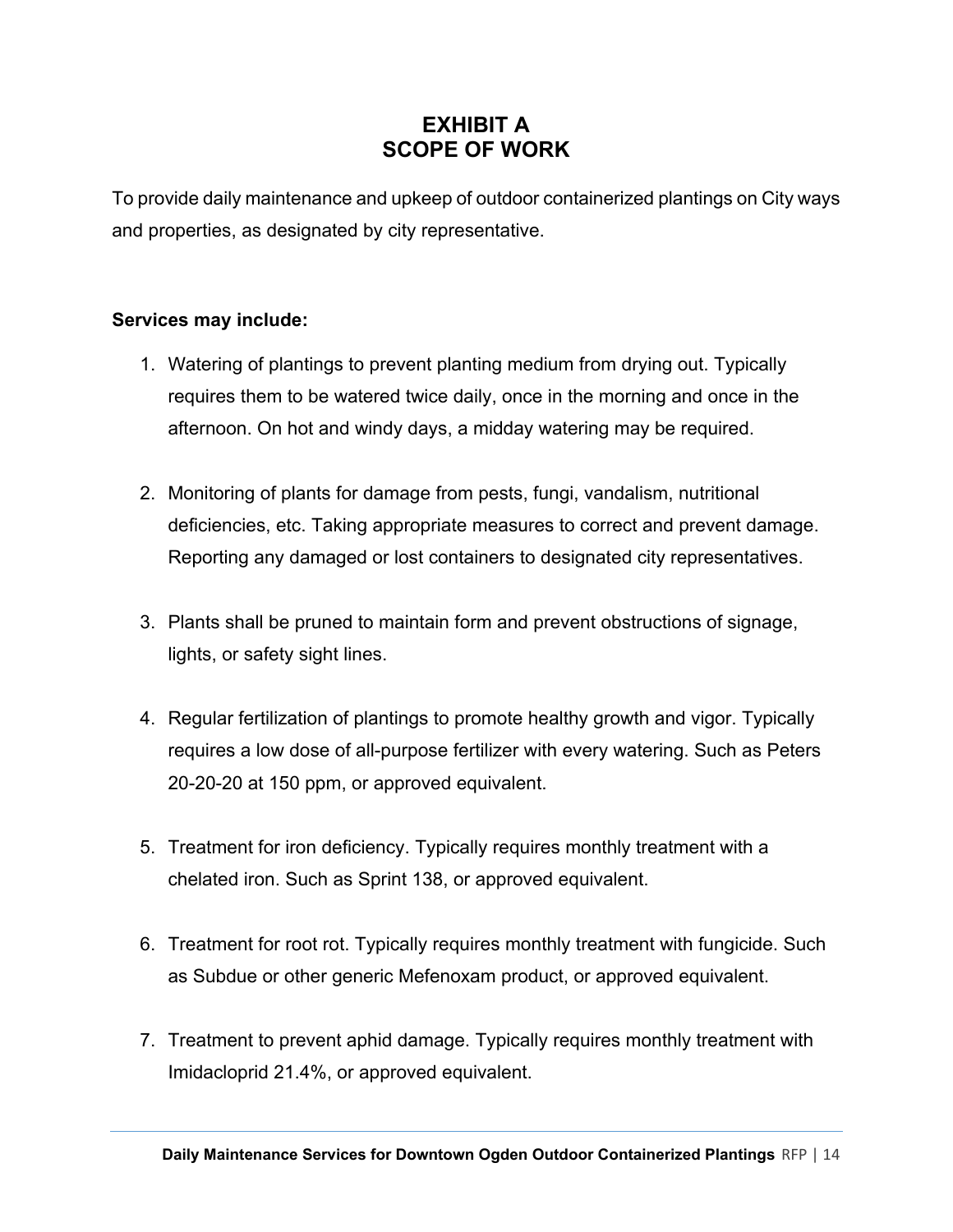- 8. Treatment to prevent Tobacco Budworm damage. Typically requires treatment from June through September. Such as monthly treatment of Mainspring or weekly treatment of Thuricide, or approved equivalent.
- 9. Provide all materials such as fertilizer, water, etc. needed to maintain plants
- 10. Provide and utilize own transport vehicle and equipment to water plants
- 11. Provide own equipment to transport water to all locations and storage for such equipment and transport vehicle.
- 12. Monitor and maintenance of hanging baskets and as listed in **LOCATIONS** below
	- 25th Street, Washington to Wall -- *every other pole, 2 baskets per pole*
	- The Junction Keisel,  $24<sup>th</sup>$  to 2250 & 23<sup>rd</sup> St. & 2250, Washington to Grant.  $$ *every other pole, 1 basket per pole*
	- Washington Blvd. 26<sup>th</sup> to 22<sup>nd</sup> -- *every other pole*, 2 baskets per pole

 *(A detailed location map will be provided at pre-proposal meeting or upon request and may vary from general locations listed above).* 

### **Timeline for the completion of work**

- 1. Start The second week in May, daily waterings and plant maintenance begins on outdoor container plantings.
- 2. Mid May-Oct. Daily watering, up to 3x per day if needed, up to 150 hanging baskets, and over 100 locations of continued maintenance, pest control etc., fertilizing and feed once a week.